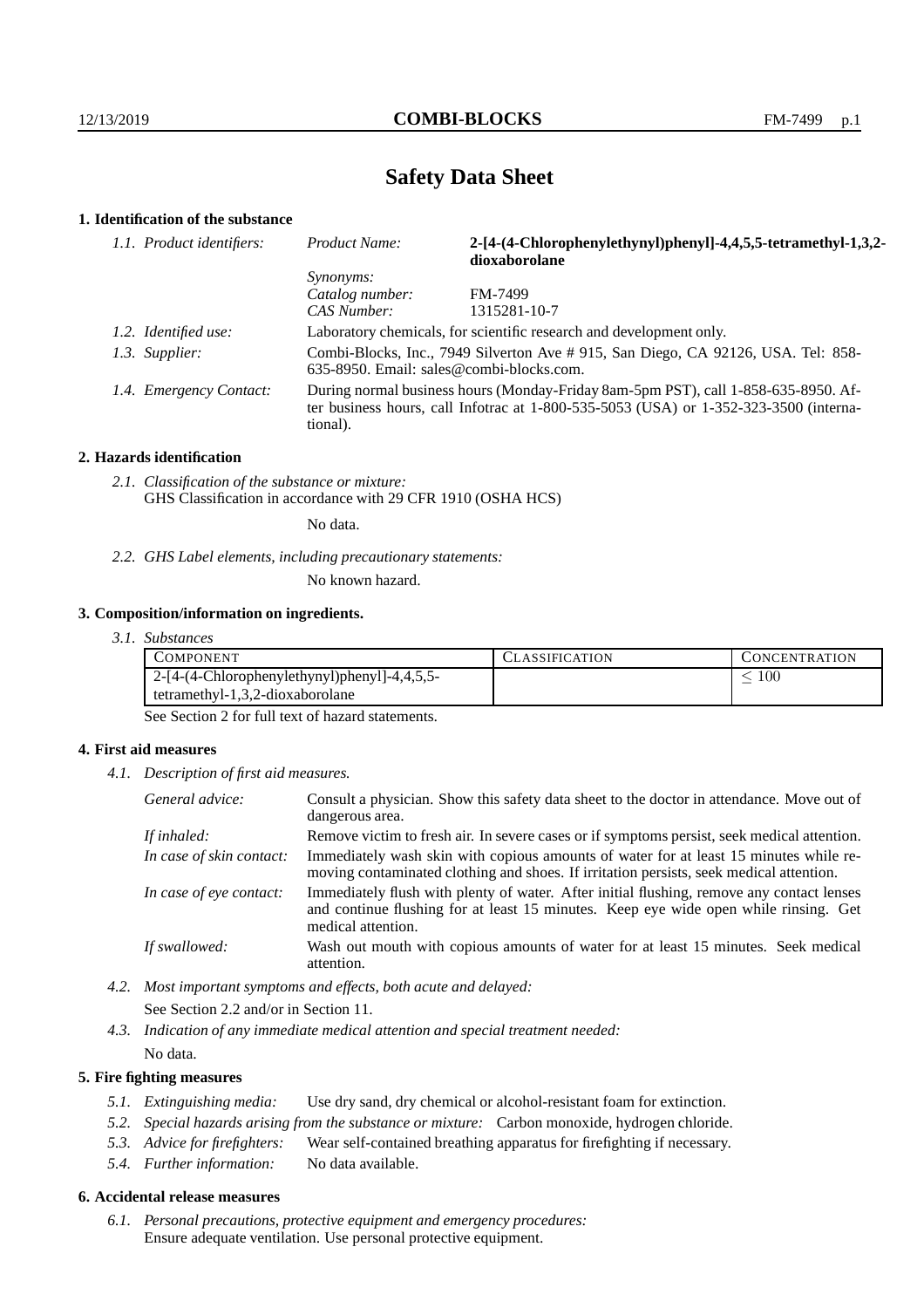|                                                                                                                         | 6.2. Environmental precautions:                                                                                                                                                        |                                                                                                                                                                                                                                                                            |  |  |  |
|-------------------------------------------------------------------------------------------------------------------------|----------------------------------------------------------------------------------------------------------------------------------------------------------------------------------------|----------------------------------------------------------------------------------------------------------------------------------------------------------------------------------------------------------------------------------------------------------------------------|--|--|--|
|                                                                                                                         | Should not be released into the environment. See Section 12 for additional ecological information.                                                                                     |                                                                                                                                                                                                                                                                            |  |  |  |
|                                                                                                                         |                                                                                                                                                                                        | 6.3. Methods and materials for containment and cleaning up:                                                                                                                                                                                                                |  |  |  |
|                                                                                                                         | Sweep up or vacuum up spillage and collect in suitable container for disposal.                                                                                                         |                                                                                                                                                                                                                                                                            |  |  |  |
|                                                                                                                         | 6.4. Reference to other sections:                                                                                                                                                      |                                                                                                                                                                                                                                                                            |  |  |  |
|                                                                                                                         |                                                                                                                                                                                        | Refer to protective measures listed in Sections 8 and 13.                                                                                                                                                                                                                  |  |  |  |
|                                                                                                                         | 7. Handling and storage                                                                                                                                                                |                                                                                                                                                                                                                                                                            |  |  |  |
|                                                                                                                         |                                                                                                                                                                                        | 7.1. Precautions for safe handling: Avoid contact with skin and eyes. Avoid inhalation of vapour or mist. Keep away<br>from sources of ignition - No smoking. Take measures to prevent the build up of electro-<br>static charge. For precautions see section 2.2.         |  |  |  |
| 7.2. Conditions for safe storage, including any incompatibilities: Store refrigerated. Keep container tightly closed in |                                                                                                                                                                                        | a dry and well-ventilated place. Containers which are opened must be carefully resealed<br>and kept upright to prevent leakage.                                                                                                                                            |  |  |  |
|                                                                                                                         | 7.3. Specific end $use(s)$ :                                                                                                                                                           | Laboratory chemicals, for scientific research and development only.                                                                                                                                                                                                        |  |  |  |
|                                                                                                                         | 8. Exposure Controls / Personal protection                                                                                                                                             |                                                                                                                                                                                                                                                                            |  |  |  |
|                                                                                                                         | 8.1. Control parameters:                                                                                                                                                               |                                                                                                                                                                                                                                                                            |  |  |  |
|                                                                                                                         |                                                                                                                                                                                        | Components with workplace control parameters: Contains no substances with occupational exposure limit values.                                                                                                                                                              |  |  |  |
|                                                                                                                         | 8.2. Exposure controls:                                                                                                                                                                |                                                                                                                                                                                                                                                                            |  |  |  |
|                                                                                                                         | Appropriate engineering controls: Ensure that eyewash stations and safety showers are close to the workstation<br>location. Ensure adequate ventilation, especially in confined areas. |                                                                                                                                                                                                                                                                            |  |  |  |
|                                                                                                                         | Personal protective equipment:                                                                                                                                                         |                                                                                                                                                                                                                                                                            |  |  |  |
|                                                                                                                         | Eye/face protection:                                                                                                                                                                   | Wear appropriate protective eyeglasses or chemical safety goggles as described by OSHA's<br>eye and face protection regulations in 29 CFR 1910.133 or European Standard EN166.                                                                                             |  |  |  |
|                                                                                                                         | Skin protection:                                                                                                                                                                       | Handle with gloves. Gloves must be inspected prior to use. Use proper glove removal<br>technique (without touching glove's outer surface) to avoid skin contact with this product.<br>Dispose of contaminated gloves after use in accordance with applicable laws and good |  |  |  |

laboratory practices. Wash and dry hands Body Protection: Complete suit protecting against chemicals, Flame retardant antistatic protective clothing., The type of protective equipment must be selected according to the concentration and amount of the dangerous substance at the specific workplace.

Respiratory protection:

Control of environmental exposure: Prevent further leakage or spillage if safe to do so. Do not let product enter drains.

# **9. Physical and chemical properties**

*9.1. Information on basic physical and chemical properties*

| (a)                        | Appearance:                                   | No data  |
|----------------------------|-----------------------------------------------|----------|
| (b)                        | Odour:                                        | No data  |
| (c)                        | Odour Threshold:                              | No data  |
| (d)                        | pH:                                           | No data  |
| (e)                        | Melting point/freezing point:                 | No date. |
| (f)                        | Initial boiling point and boiling range:      | No data  |
| (g)                        | Flash point:                                  | No data  |
| (h)                        | Evaporatoin rate:                             | No data  |
| (i)                        | Flammability (solid, gas):                    | No data  |
| (j)                        | Upper/lower flammability or explosive limits: | No data  |
| $\rm(k)$                   | Vapour pressure:                              | No data  |
| $\left( \mathrm{l}\right)$ | Vapour density:                               | No data  |
| (m)                        | Relative density:                             | No data  |
| (n)                        | Water solubility:                             | No data  |
| $\circ$                    | Partition coefficient: n-octanol/water:       | No data  |
| (p)                        | Auto-ignition:                                | No data  |
| (q)                        | Decomposition temperature:                    | No data  |
| (r)                        | Viscosity:                                    | No data  |
| (s)                        | Explosive properties:                         | No data  |
| (t)                        | Oxidizing properties:                         | No data  |